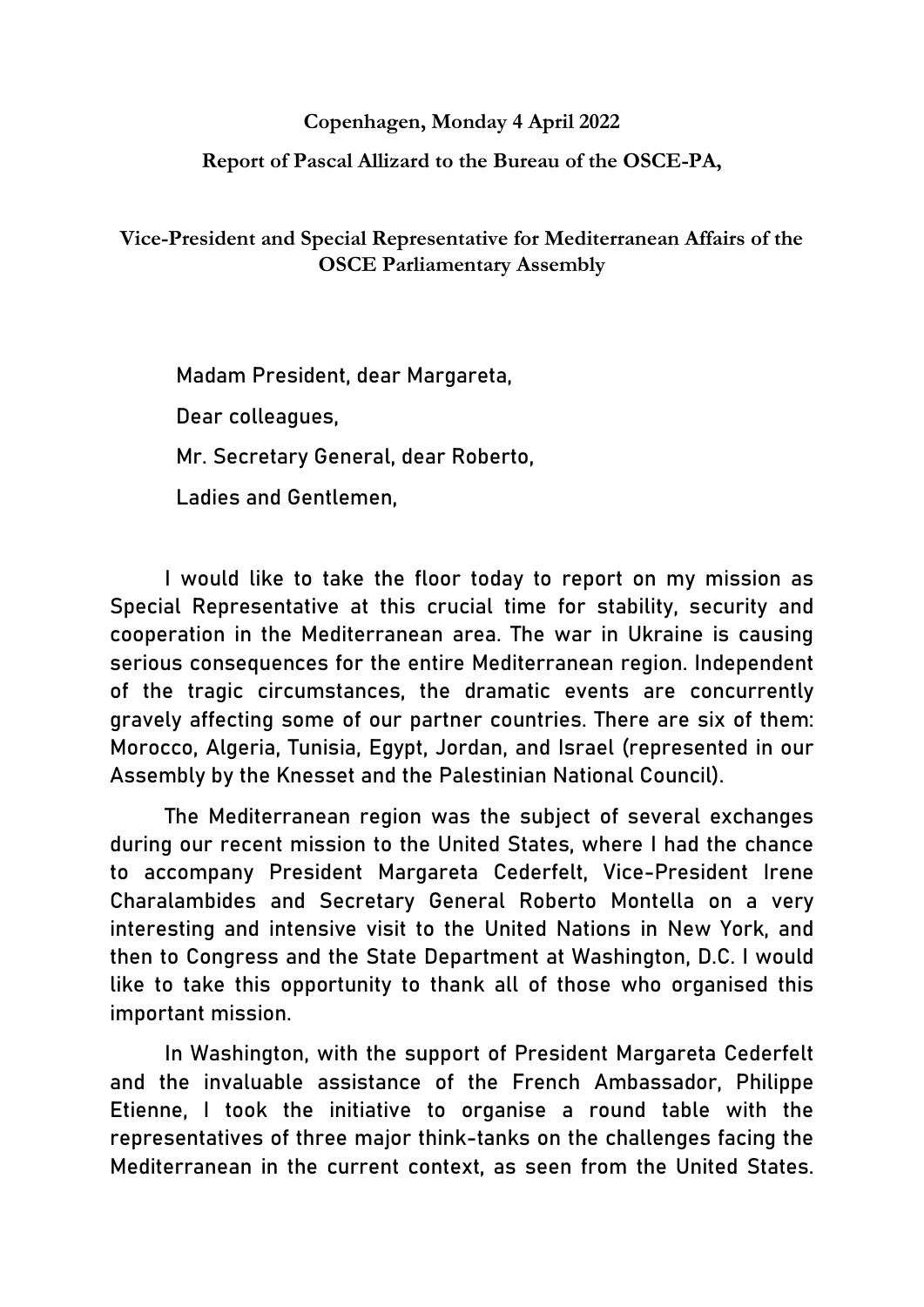We had the privilege to discuss with three prestigious specialists: Mr. Nathan Sachs, Director of the Middle East Program of the Brookings Institution, a specialist of Israel; Ms. Natasha Hall, a Senior Fellow of the Center for Strategic and International Studies, a specialist of Jordan, Syria, and the Levant; and Ms. Intissar Fakir, Director of the North Africa Program of the Middle East Institute, a specialist of the Maghreb.

Our rich exchanges are subject to more detailed report but for now, I would like to summarize them briefly:

The OSCE and our assembly have obvious reasons not to lose interest in the Mediterranean, such as its geographical proximity and economic stakes, but also and above all, due to the actual security problems sharpened by a growing demography, the rise of radical Islam and Islamist terrorism, and by the explosion of migration flows. This troubled context can become truly explosive and is surely exacerbated by the war waged by Russia in Ukraine. As I have drawn your attention at our meeting in Stockholm last December, this war only increases and intensifies the factors of tension that were already discernible prior to the current situation.

In fact, this vast area of conflict should be an area of shared prosperity. During our discussions with our American interlocutors at the round table at Congress and at the State Department, it was made clear to us that they were in the process of taking the full measure.

For my part, and on behalf of our Assembly, I cannot continue to emphasize enough, the importance of calling for a common strategy and a long-term vision, beyond the urgent and worrisome consequences of the war in Ukraine.

Among the urgent issues and current topics, we discussed the following issues with our American interlocutors:

- Western Sahara.

- The Arab-Israeli conflict, observed by the recent attacks in Israel, is still causing many victims.

- Tensions in the Eastern Mediterranean which have been escalating between several countries in the region since the discovery of large hydrocarbon reserves.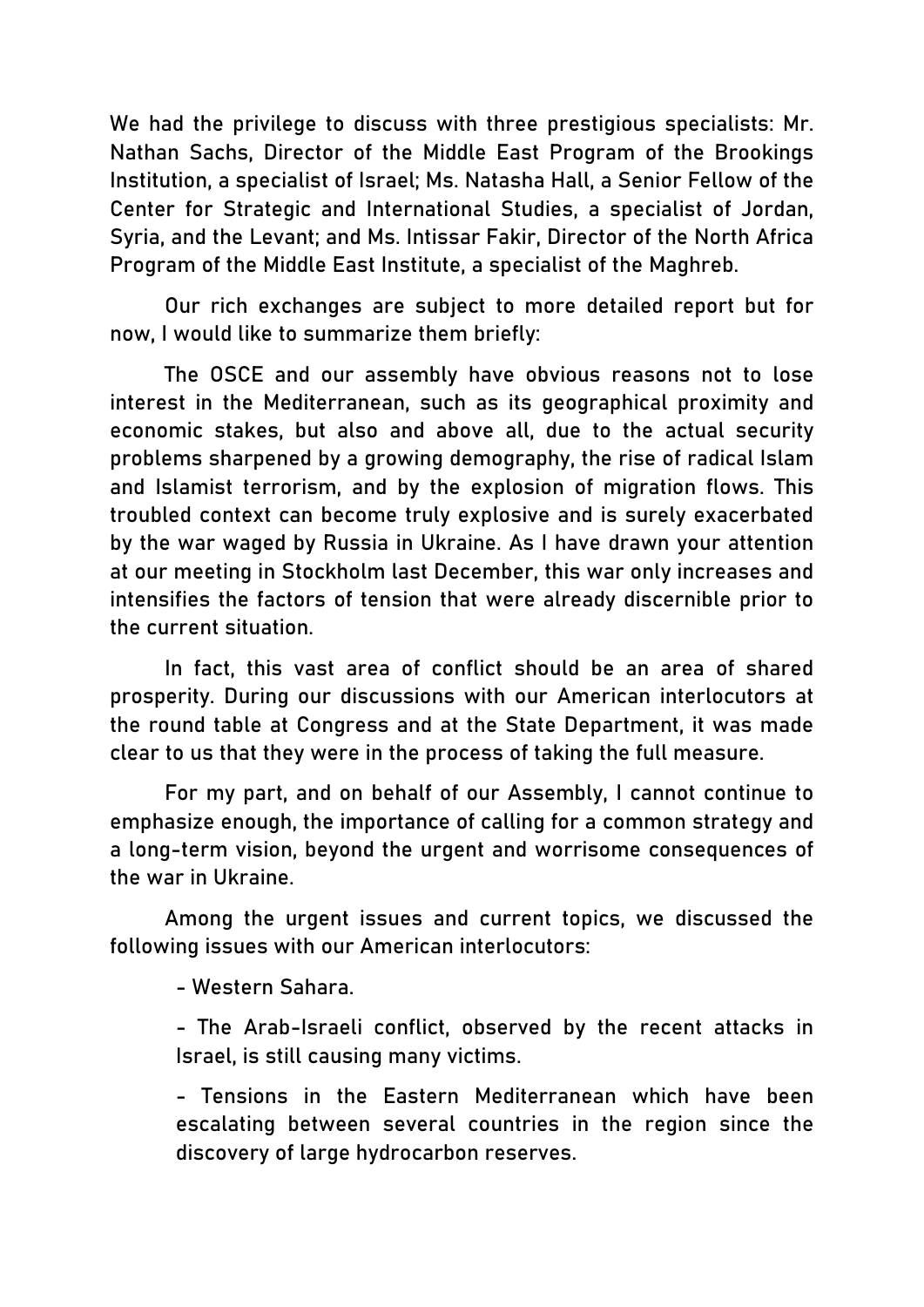- The war in Syria and the destabilisation of the region.

- The war in Libya with multiple external actors.

- The war in Ukraine, of course, and its consequences for the Sea of Azov and the Black Sea at the gateway to the Mediterranean.

All these factors generate instability that leads to militarisation in the region - whether by states, terrorist groups, militias or private groups (e.g., Wagner) - and result in significant population movements. A poorly managed incident could easily escalate to the worst. And today, the worst-case scenario is not just a figment of the imagination.

Currently, the Russian-Ukrainian conflict is of course most alarming. The eastern parts of Europe and the Mediterranean are concerned by potential collateral damage. For the immediate future, we are concerned by the rising price of hydrocarbons and its impact on the economies and daily lives of citizens. And in the coming months, a major food crisis is looming for countries that are customers of Russian or Ukrainian wheat, particularly in the Mediterranean. The situations in Egypt and Tunisia are of the greatest concern. We must help them to cope with the upcoming food crisis.

Faced with these risks and the emergence of new uninhibited actors, some are more inclined to use force than to engage in dialogue. I note that our American interlocutors see the current crisis, fraught with threats, as a source of opportunity to be seized -- a "Kairos", an opportune moment. This critical moment, can and must facilitate an awareness of the geopolitical stakes at work in the Mediterranean region, at a time when questions of sovereignty are once again at the centre of our concerns, whether on land or in maritime areas, even beyond the war in Ukraine. And there is hardly any area more central than the Mediterranean for Europe as a whole, but also for the entire OSCE region.

This is especially true in the face of China, which is pushing its trade, investments, bilateral agreements, and navy with a growing influence and power.

All these factors lead me to believe that it is more than urgent for all of us to take actions in order to face these common challenges. No one owns by itself the solution to these intertwined problems.